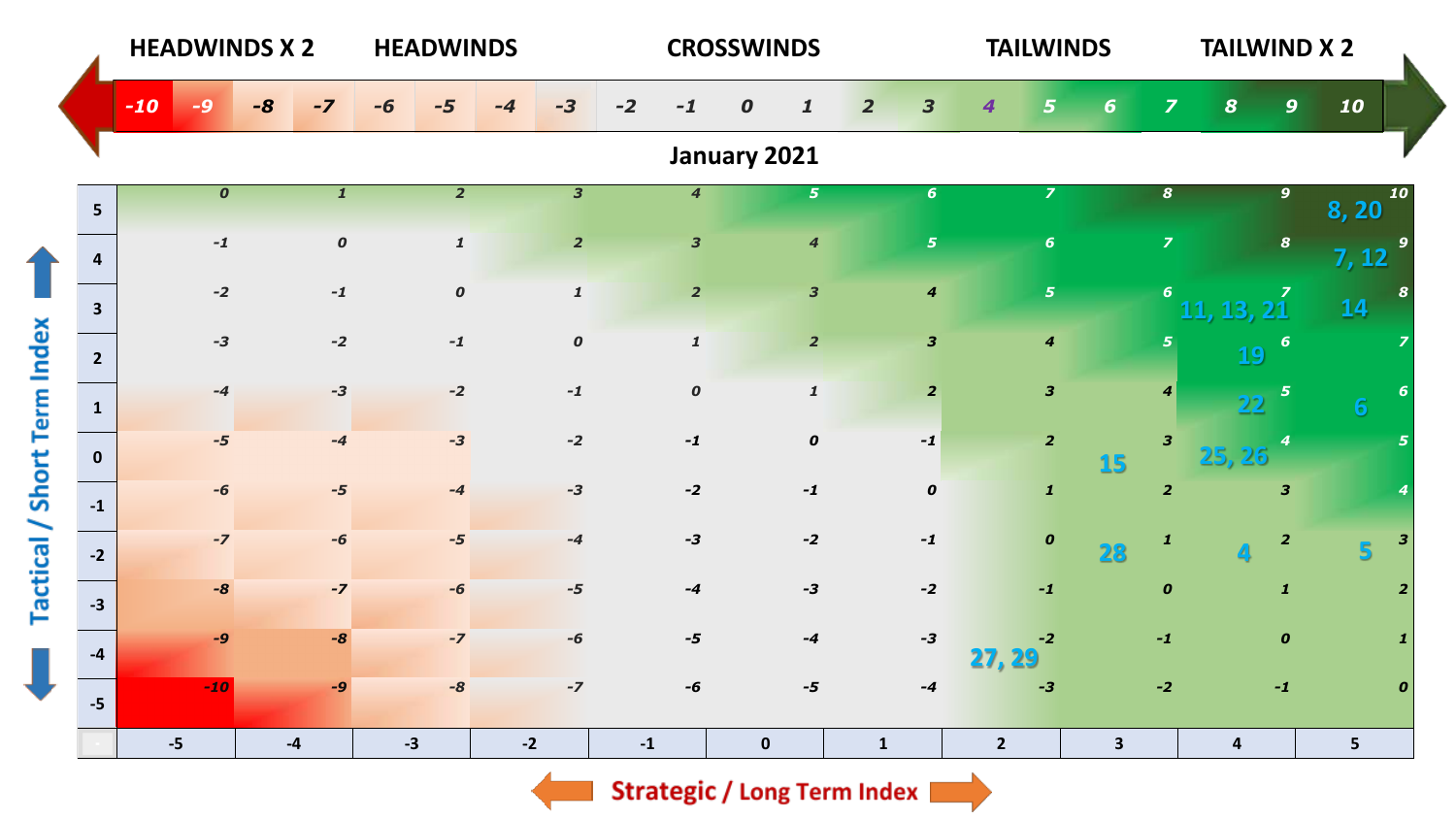|                             |                | <b>HEADWINDS X 2</b> |                  |      |                  |      | <b>HEADWINDS</b>    |      |                         |      |                             | <b>CROSSWINDS</b> |                         |                |                         |                | <b>TAILWINDS</b> |                         |                         | <b>TAILWIND X 2</b>     |                  |       |    |
|-----------------------------|----------------|----------------------|------------------|------|------------------|------|---------------------|------|-------------------------|------|-----------------------------|-------------------|-------------------------|----------------|-------------------------|----------------|------------------|-------------------------|-------------------------|-------------------------|------------------|-------|----|
|                             |                | $-10$<br>-9          |                  | $-8$ | $-7$             |      |                     | -4   | $-3$                    | $-2$ | -1                          | 0                 | $\mathbf{1}$            | $\overline{2}$ | 3                       |                | 5                | $6 \nightharpoonup$     | $\overline{\mathbf{z}}$ | $\boldsymbol{8}$        | $\mathbf{9}$     | 10    |    |
|                             |                |                      |                  |      |                  |      |                     |      |                         |      |                             | February 2021     |                         |                |                         |                |                  |                         |                         |                         |                  |       |    |
|                             | 5 <sup>5</sup> |                      | $\boldsymbol{o}$ |      | $\mathbf{1}$     |      | $\overline{2}$      |      | $\overline{\mathbf{3}}$ |      | $\overline{\boldsymbol{4}}$ |                   | 5 <sub>1</sub>          |                | 6 <sup>1</sup>          |                | $\overline{z}$   |                         | $\boldsymbol{8}$        | 9, 10                   | $\boldsymbol{9}$ | 8     | 10 |
|                             | $\overline{a}$ |                      | $\mathbf{-1}$    |      | $\boldsymbol{o}$ |      | $\pmb{\mathcal{1}}$ |      | $\overline{2}$          |      | $\mathbf{3}$                |                   | $\overline{\mathbf{4}}$ |                | 5 <sup>1</sup>          |                | 6 <sup>1</sup>   |                         | $\overline{z}$          | 11, 16                  | $\boldsymbol{s}$ | 5, 12 | 9  |
|                             | $\mathbf{3}$   |                      | $-2$             |      | $-1$             |      | $\boldsymbol{o}$    |      | $\pmb{\mathcal{1}}$     |      | $\overline{2}$              |                   | $\overline{\mathbf{3}}$ |                | $\boldsymbol{4}$        |                | 5 <sub>1</sub>   |                         | $\boldsymbol{6}$        | $\overline{\mathbf{4}}$ | $\overline{z}$   |       | 8  |
|                             | $2^{\circ}$    |                      | $-3$             |      | $-2$             |      | $-1$                |      | $\pmb{o}$               |      | $\pmb{\mathcal{I}}$         |                   | $\overline{2}$          |                | $\overline{\mathbf{3}}$ |                | $\boldsymbol{4}$ |                         | 5 <sub>5</sub>          |                         | 6 <sup>1</sup>   |       |    |
|                             | $\mathbf{1}$   |                      | $-4$             |      | $-3$             |      | $-2$                |      | $-1$                    |      | $\pmb{o}$                   |                   | $\pmb{\mathit{1}}$      |                | $\overline{2}$          |                | $\mathbf{3}$     | 2,3                     | 4                       |                         | 5                |       |    |
|                             | $\mathbf{0}$   |                      | $-5$             |      | $-4$             |      | $-3$                |      | $-2$                    |      | $-1$                        |                   | $\pmb{o}$               |                | $-1$                    |                | $\overline{2}$   |                         | $\mathbf{3}$            |                         | 4                |       |    |
|                             | $-1$           |                      | $-6$             |      | $-5$             |      | $-4$                |      | $-3$                    |      | $-2$                        |                   | $-1$                    |                | $\pmb{o}$               |                | $\mathbf{1}$     |                         | $\overline{2}$          | 18, 19                  | $\mathbf{3}$     |       |    |
|                             | $-2$           |                      | $-7$             |      | $-6$             |      | $-5$                |      | $-4$                    |      | $-3$                        |                   | $-2$                    |                | $-1$                    |                | $\boldsymbol{o}$ |                         | $\boldsymbol{1}$        | 22                      | $\overline{2}$   |       | 3  |
| Tactical / Short Term Index | $-3$           |                      | $-8$             |      | $-7$             |      | $-6$                |      | $-5$                    |      | $-4$                        |                   | $-3$                    |                | $-2$                    |                | $-1$             |                         | $\boldsymbol{o}$        |                         | $\boldsymbol{1}$ |       |    |
| J                           | $-4$           |                      | $-9$             |      | $-8$             |      | $-7$                |      | $-6$                    |      | $-5$                        |                   | $-4$                    |                | $-3$                    |                | $-2$             |                         | $\mathbf{-1}$           | 23                      | $\boldsymbol{0}$ |       |    |
|                             | $-5$           |                      | $-10$            |      | -9               |      | $-8$                |      | $-7$                    |      | -6                          |                   | $-5$                    |                | $-4$                    | 26             | -3               |                         | $-2$                    | 25                      | -1               |       |    |
|                             |                | $-5$                 |                  | $-4$ |                  | $-3$ |                     | $-2$ |                         | $-1$ |                             | $\mathbf 0$       |                         | $\mathbf{1}$   |                         | $\overline{2}$ |                  | $\overline{\mathbf{3}}$ |                         | $\overline{\mathbf{4}}$ |                  | 5     |    |

Strategic / Long Term Index  $\blacksquare$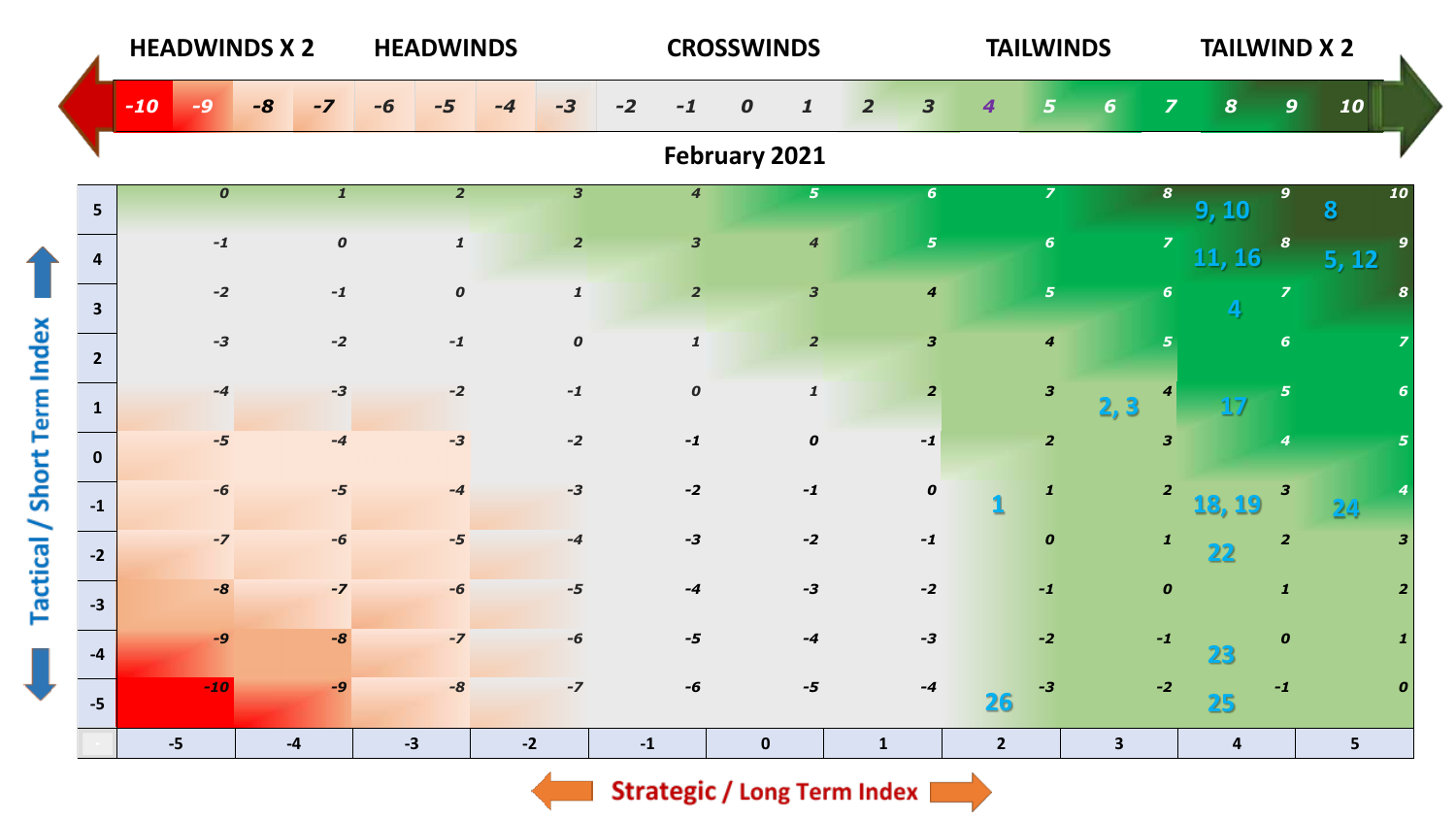|                                    |                         | <b>HEADWINDS X 2</b> |    |                  |      | <b>HEADWINDS</b>    |      |                         |               |                             | <b>CROSSWINDS</b> |                         |                |                         |                | <b>TAILWINDS</b>        |              |                         | <b>TAILWIND X 2</b>     |                         |                |                  |
|------------------------------------|-------------------------|----------------------|----|------------------|------|---------------------|------|-------------------------|---------------|-----------------------------|-------------------|-------------------------|----------------|-------------------------|----------------|-------------------------|--------------|-------------------------|-------------------------|-------------------------|----------------|------------------|
|                                    |                         | $-10$                | -8 |                  | -6   |                     | -4   | $-3$                    | $-2$          | -1                          | 0                 |                         | $\overline{2}$ | 3                       | 4              |                         | 6            | $\overline{\mathbf{z}}$ | $\boldsymbol{s}$        | $\mathbf{9}$            | 10             |                  |
|                                    |                         |                      |    |                  |      |                     |      |                         |               |                             | <b>March 2021</b> |                         |                |                         |                |                         |              |                         |                         |                         |                |                  |
|                                    | 5 <sup>5</sup>          | $\boldsymbol{o}$     |    | $\mathbf{1}$     |      | $\overline{2}$      |      | $\overline{\mathbf{3}}$ |               | $\overline{\boldsymbol{4}}$ |                   | $\overline{\mathbf{5}}$ |                | $6\phantom{1}6$         | 12, 16         |                         | 15           | 8                       | 17                      | 9 <sup>°</sup>          |                | 10               |
|                                    | $\overline{a}$          | $-1$                 |    | $\boldsymbol{o}$ |      | $\pmb{\mathcal{I}}$ |      | $\overline{\mathbf{2}}$ |               | $\overline{\mathbf{3}}$     |                   | $\boldsymbol{4}$        |                | $\overline{5}$          |                | $6\phantom{1}6$         | 11           | $\overline{z}$          |                         | $\boldsymbol{8}$        |                |                  |
|                                    | $\overline{\mathbf{3}}$ | $-2$                 |    | $-1$             |      | $\boldsymbol{o}$    |      | $\pmb{\mathit{1}}$      |               | $\overline{2}$              |                   | $\overline{\mathbf{3}}$ |                | $\boldsymbol{4}$        | 10             | $\overline{\mathbf{5}}$ | 31           | 6                       |                         | $\overline{z}$          |                |                  |
|                                    | $2^{\circ}$             | $-3$                 |    | $-2$             |      | $\mathbf{-1}$       |      | $\boldsymbol{0}$        |               | $\mathbf{1}$                |                   | $\overline{2}$          |                | $\overline{\mathbf{3}}$ | 18             | $\boldsymbol{4}$        |              | 5                       |                         | 6 <sup>1</sup>          |                |                  |
|                                    | $\mathbf{1}$            | $-4$                 |    | $-3$             |      | $-2$                |      | $\mathbf{-1}$           |               | $\boldsymbol{o}$            |                   | $\pmb{\mathcal{I}}$     |                | $\overline{2}$          |                | $\overline{\mathbf{3}}$ | 19           | 4                       | 26                      | $5\phantom{.0}$         |                |                  |
|                                    | $\mathbf{0}$            | $-5$                 |    | $-4$             |      | $-3$                |      | $-2$                    |               | $-1$                        |                   | $\pmb{o}$               |                | $-1$                    |                | $\overline{2}$          | 29           | $\overline{\mathbf{3}}$ |                         | $\boldsymbol{4}$        |                |                  |
| <b>Tactical / Short Term Index</b> | $-1$                    | $-6$                 |    | $-5$             |      | $-4$                |      | $-3$                    |               | $-2$                        |                   | $-1$                    |                | $\pmb{o}$               |                | $\mathbf{1}$            | 22           | $\overline{\mathbf{2}}$ |                         | $\overline{\mathbf{3}}$ |                |                  |
|                                    | $-2$                    | $-7$                 |    | $-6$             |      | -5                  |      | $-4$                    |               | $-3$                        |                   | $-2$                    |                | $-1$                    | 9              | $\boldsymbol{o}$        |              | $\mathbf{1}$            |                         | $\overline{2}$          |                | 3                |
|                                    | $-3$                    | $-8$                 |    | $-7$             |      | -6                  |      | $-5$                    |               | $-4$                        |                   | $-3$                    | $\mathbf 2$    | $-2$                    |                | $-1$                    | 23           | $\boldsymbol{o}$        | 25                      | $\mathbf{1}$            |                |                  |
|                                    | $-4$                    | $-9$                 |    | $-8$             |      | $-7$                |      | -6                      |               | $-5$                        |                   | $-4$                    | 8              | -3                      |                | $-2$                    |              | $-1$                    |                         | $\boldsymbol{o}$        |                |                  |
| J                                  | $-5$                    | $-10$                |    | $-9$             |      | $-8$                |      | $-7$                    |               | -6                          |                   | $-5$                    | 3              | $-4$                    |                | $-3$                    |              | $-2$                    |                         | $\mathbf{-1}$           |                | $\boldsymbol{o}$ |
|                                    |                         | $-5$                 |    | $-4$             | $-3$ |                     | $-2$ |                         | $\textbf{-1}$ |                             | $\pmb{0}$         |                         | $\mathbf{1}$   |                         | $\overline{2}$ |                         | $\mathbf{3}$ |                         | $\overline{\mathbf{4}}$ |                         | 5 <sup>1</sup> |                  |

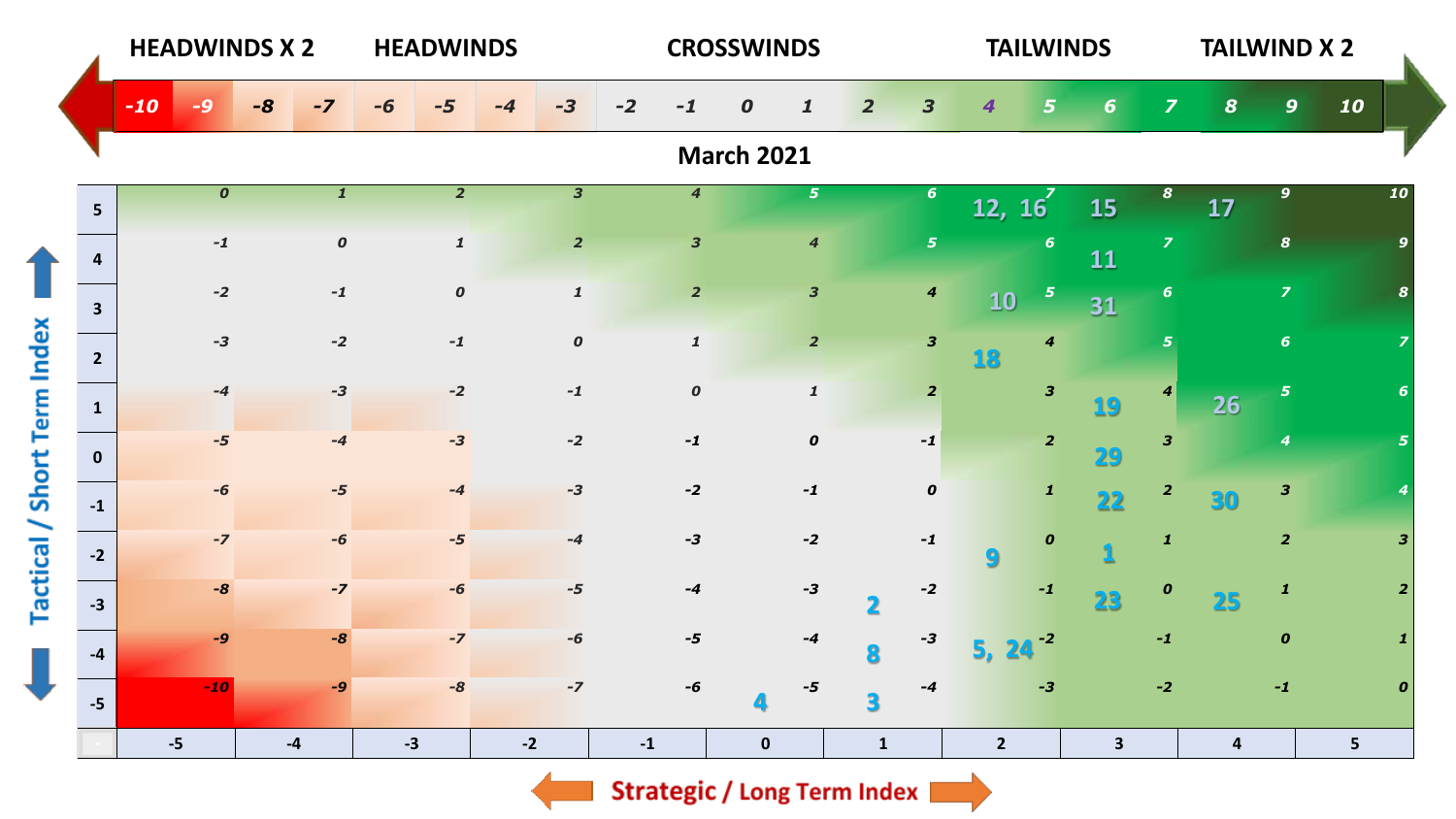|                             |                | <b>HEADWINDS X 2</b> |      |                  | <b>HEADWINDS</b>    |      |                         |                         | <b>CROSSWINDS</b> |                         |                                           | <b>TAILWINDS</b>        |                         |                         | <b>TAILWIND X 2</b>           |                         |                                    |   |
|-----------------------------|----------------|----------------------|------|------------------|---------------------|------|-------------------------|-------------------------|-------------------|-------------------------|-------------------------------------------|-------------------------|-------------------------|-------------------------|-------------------------------|-------------------------|------------------------------------|---|
|                             |                | $-10$                | $-8$ |                  |                     |      |                         | $-2$<br>-1              | 0                 |                         | $\overline{\mathbf{3}}$<br>$\overline{2}$ | 4                       | 6                       | $\overline{\mathbf{z}}$ | $\boldsymbol{8}$              | $\mathbf{9}$            | 10                                 |   |
|                             |                |                      |      |                  |                     |      |                         |                         | <b>April 2021</b> |                         |                                           |                         |                         |                         |                               |                         |                                    |   |
|                             | 5 <sup>5</sup> | $\boldsymbol{o}$     |      | $\mathbf{1}$     | $\overline{2}$      |      | $\overline{\mathbf{3}}$ | $\overline{4}$          |                   | 5 <sup>1</sup>          | $6\phantom{1}$                            | $\overline{z}$          |                         |                         | 6,<br>1, 5,                   | $\boldsymbol{9}$        | $15, 26^{10}$                      |   |
|                             | $\mathbf{4}$   | $-1$                 |      | $\boldsymbol{o}$ | $\pmb{\mathcal{I}}$ |      | $\overline{2}$          | $\overline{\mathbf{3}}$ |                   | $\boldsymbol{4}$        | 5 <sub>1</sub>                            | 6 <sup>1</sup>          |                         | $\overline{z}$          | 8, 9                          | $\boldsymbol{s}$        | $12, 13,$ <sup>9</sup>             |   |
|                             | $\overline{3}$ | $-2$                 |      | $-1$             | $\boldsymbol{o}$    |      | $\pmb{\mathcal{1}}$     | $\overline{2}$          |                   | $\overline{\mathbf{3}}$ | $\boldsymbol{4}$                          | 5 <sup>1</sup>          |                         | $\overline{6}$          | $\overline{14, 27}$<br>19, 28 | $\mathbf{z}$            | $\overline{16, 29}$ $\overline{s}$ |   |
|                             | $2^{\circ}$    | $-3$                 |      | $-2$             | $-1$                |      | $\boldsymbol{o}$        | $\mathbf{1}$            |                   | $\overline{2}$          | $\overline{\mathbf{3}}$                   | $\overline{4}$          |                         | 5 <sub>1</sub>          |                               | $6\phantom{1}$          | 23                                 |   |
| Tactical / Short Term Index | $\mathbf{1}$   | $-4$                 |      | $-3$             | $-2$                |      | $-1$                    | $\boldsymbol{o}$        |                   | $\pmb{\mathcal{I}}$     | $\overline{2}$                            | $\overline{\mathbf{3}}$ |                         | $\boldsymbol{4}$        |                               | $\overline{5}$          | 21                                 |   |
|                             | $\mathbf{0}$   | $-5$                 |      | $-4$             | $-3$                |      | $-2$                    | $-1$                    |                   | $\boldsymbol{o}$        | $-1$                                      | $\overline{2}$          |                         | $\mathbf{3}$            | 30                            | $\boldsymbol{4}$        |                                    |   |
|                             | $-1$           | $-6$                 |      | $-5$             | $-4$                |      | $-3$                    | $-2$                    |                   | $-1$                    | $\pmb{o}$                                 | $\mathbf{1}$            |                         | $\overline{2}$          | 20                            | $\overline{\mathbf{3}}$ |                                    |   |
|                             | $-2$           | $-7$                 |      | $-6$             | $-5$                |      | $-4$                    | $-3$                    |                   | $-2$                    | $-1$                                      | $\boldsymbol{0}$        |                         | $\mathbf{1}$            | 22                            | $\overline{2}$          |                                    | з |
|                             |                | $-8$                 |      | $-7$             | -6                  |      | $-5$                    | $-4$                    |                   | $-3$                    | $-2$                                      | $-1$                    |                         | $\boldsymbol{o}$        |                               | $\mathbf{1}$            |                                    | 2 |
|                             | $-3$           | $-9$                 |      | $-8$             | $-7$                |      | $-6$                    | $-5$                    |                   | $-4$                    | $-3$                                      | $-2$                    |                         | $-1$                    |                               | $\boldsymbol{o}$        |                                    |   |
|                             | $-4$           | $-10$                |      | $-Q$             | $-8$                |      | $-7$                    | -6                      |                   | $-5$                    | $-4$                                      | $-3$                    |                         | $-2$                    |                               | $-1$                    |                                    | 0 |
|                             | $-5$           |                      |      |                  |                     |      |                         |                         |                   |                         |                                           |                         |                         |                         |                               |                         |                                    |   |
|                             |                | $-5$                 | $-4$ |                  | $-3$                | $-2$ |                         | $\mathbf{-1}$           | $\mathbf 0$       |                         | $\mathbf{1}$                              | $\overline{2}$          | $\overline{\mathbf{3}}$ |                         | $\overline{4}$                |                         | 5 <sub>5</sub>                     |   |

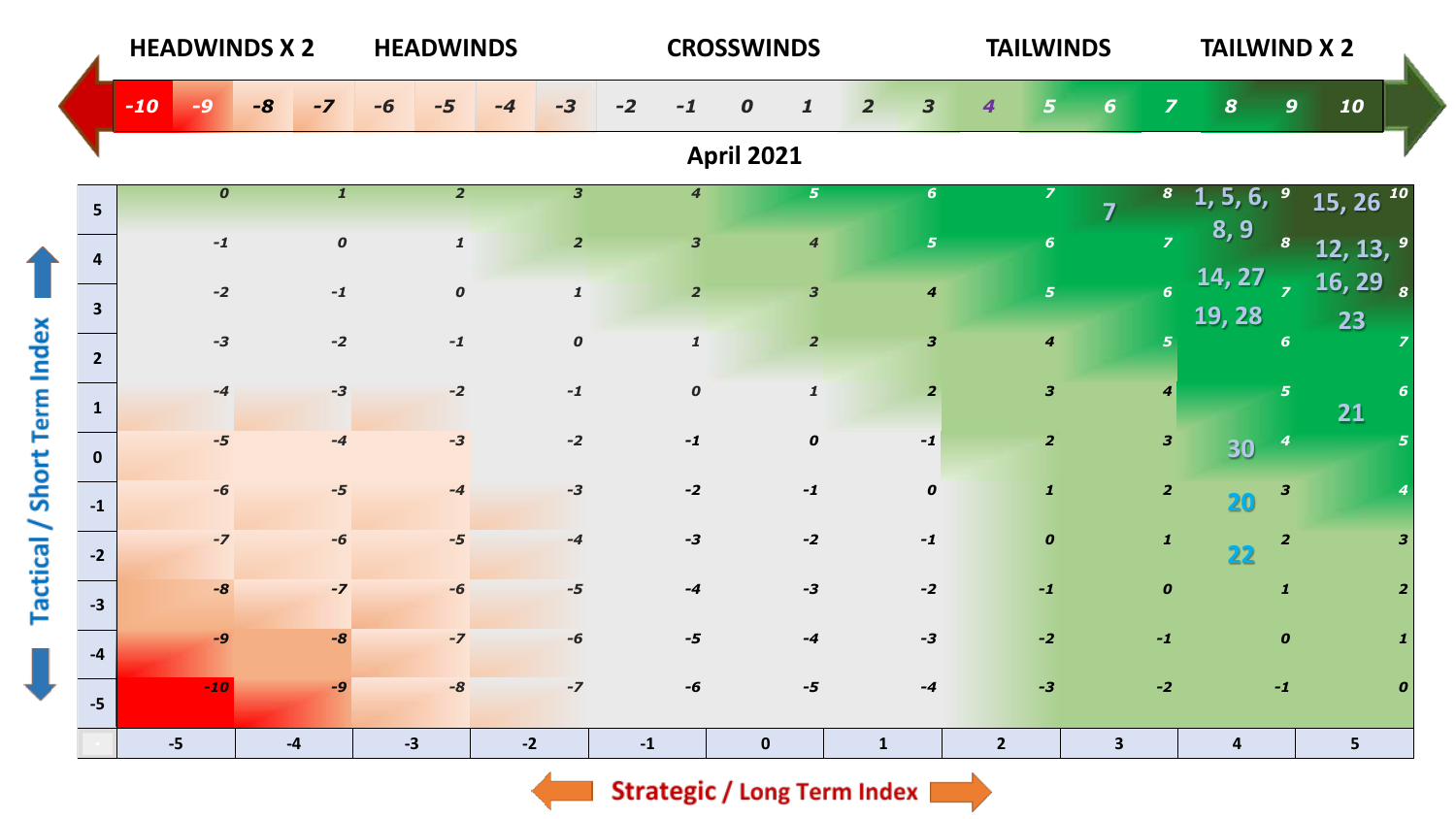|                             |                         | <b>HEADWINDS X 2</b> |      |              |      | <b>HEADWINDS</b>    |      |                         |               |                         | <b>CROSSWINDS</b> |                     |                |                         |                | <b>TAILWINDS</b>        |                 |                         | <b>TAILWIND X 2</b>     |                  |                         |                  |
|-----------------------------|-------------------------|----------------------|------|--------------|------|---------------------|------|-------------------------|---------------|-------------------------|-------------------|---------------------|----------------|-------------------------|----------------|-------------------------|-----------------|-------------------------|-------------------------|------------------|-------------------------|------------------|
|                             |                         | $-10$                | $-8$ |              |      |                     |      | -3                      | $-2$          | -1                      | 0                 |                     | $\overline{2}$ | $\overline{\mathbf{3}}$ | 4              | 5                       | 6               | $\overline{\mathbf{z}}$ | $\boldsymbol{8}$        | $\boldsymbol{9}$ | 10                      |                  |
|                             |                         |                      |      |              |      |                     |      |                         |               |                         | <b>May 2021</b>   |                     |                |                         |                |                         |                 |                         |                         |                  |                         |                  |
|                             | 5 <sup>5</sup>          | $\boldsymbol{o}$     |      | $\mathbf{1}$ |      | $\overline{2}$      |      | $\overline{\mathbf{3}}$ |               | $\overline{\mathbf{4}}$ |                   | 5 <sup>1</sup>      |                | $6\phantom{1}$          |                | $\overline{z}$          |                 | $\boldsymbol{s}$        |                         | $\overline{9}$   |                         | 10               |
|                             | $\overline{a}$          | $\mathbf{-1}$        |      | $\pmb{o}$    |      | $\pmb{\mathcal{I}}$ |      | $\overline{2}$          |               | $\overline{\mathbf{3}}$ |                   | $\boldsymbol{4}$    |                | $\overline{\mathbf{5}}$ |                | $6\phantom{1}6$         |                 | $\overline{z}$          |                         |                  | $8\quad27,28$           |                  |
|                             | $\overline{\mathbf{3}}$ | $-2$                 |      | $-1$         |      | $\pmb{o}$           |      | $\pmb{1}$               |               | $\overline{2}$          |                   | $\mathbf{3}$        |                | $\boldsymbol{4}$        |                | $\overline{\mathbf{5}}$ |                 | $\boldsymbol{6}$        | 26                      | $\overline{z}$   | $\overline{\mathbf{z}}$ | 8                |
|                             | $2^{\circ}$             | $-3$                 |      | $-2$         |      | $-1$                |      | $\pmb{o}$               |               | $\mathbf{1}$            |                   | $\overline{2}$      |                | $\mathbf{3}$            |                | $\boldsymbol{4}$        | 24              | 5                       | $\overline{\mathbf{3}}$ | 6                |                         |                  |
|                             | $\mathbf{1}$            | $-4$                 |      | $-3$         |      | $-2$                |      | $\mathbf{-1}$           |               | $\boldsymbol{o}$        |                   | $\pmb{\mathcal{I}}$ |                | $\overline{2}$          |                | $\overline{\mathbf{3}}$ | 25              | $\boldsymbol{4}$        |                         | 5 <sup>1</sup>   |                         |                  |
|                             | $\mathbf{0}$            | $-5$                 |      | $-4$         |      | $-3$                |      | $-2$                    |               | $-1$                    |                   | $\pmb{o}$           |                | $-1$                    |                | $\overline{2}$          |                 | 3                       |                         | $\boldsymbol{4}$ |                         |                  |
| Tactical / Short Term Index | $-1$                    | $-6$                 |      | $-5$         |      | $-4$                |      | $-3$                    |               | $-2$                    |                   | $-1$                |                | $\boldsymbol{o}$        |                | $\mathbf{1}$            | 17, 20          | $\overline{\mathbf{2}}$ | 14, 21                  | 3                |                         |                  |
|                             | $-2$                    | $-7$                 |      | -6           |      | $-5$                |      | $-4$                    |               | $-3$                    |                   | $-2$                |                | $-1$                    |                | $\pmb{o}$               | 10 <sub>1</sub> | $\mathbf{1}$            | 4,5                     | $\overline{2}$   |                         | 3                |
|                             | $-3$                    | $-8$                 |      | $-7$         |      | -6                  |      | $-5$                    |               | $-4$                    |                   | $-3$                |                | $-2$                    | 18             | $\mathbf{-1}$           |                 | $\boldsymbol{o}$        |                         | $\mathbf{1}$     | 6                       | $\overline{2}$   |
|                             | $-4$                    | $-9$                 |      | $-8$         |      | $-7$                |      | $-6$                    |               | $-5$                    |                   | $-4$                | 19             | -3                      |                | $-2$                    |                 | $-1$                    |                         | $\pmb{o}$        |                         |                  |
| J                           | $-5$                    | $-10$                |      | $-9$         |      | $-8$                |      | $-7$                    |               | -6                      | 12                | $-5$                | 13             | -4                      |                | $-3$                    | 11              | $-2$                    |                         | $-1$             |                         | $\boldsymbol{0}$ |
|                             |                         | $-5$                 |      | $-4$         | $-3$ |                     | $-2$ |                         | $\mathbf{-1}$ |                         | $\mathbf 0$       |                     | $\mathbf{1}$   |                         | $\overline{2}$ |                         | $\mathbf{3}$    |                         | $\overline{4}$          |                  | $5\phantom{a}$          |                  |

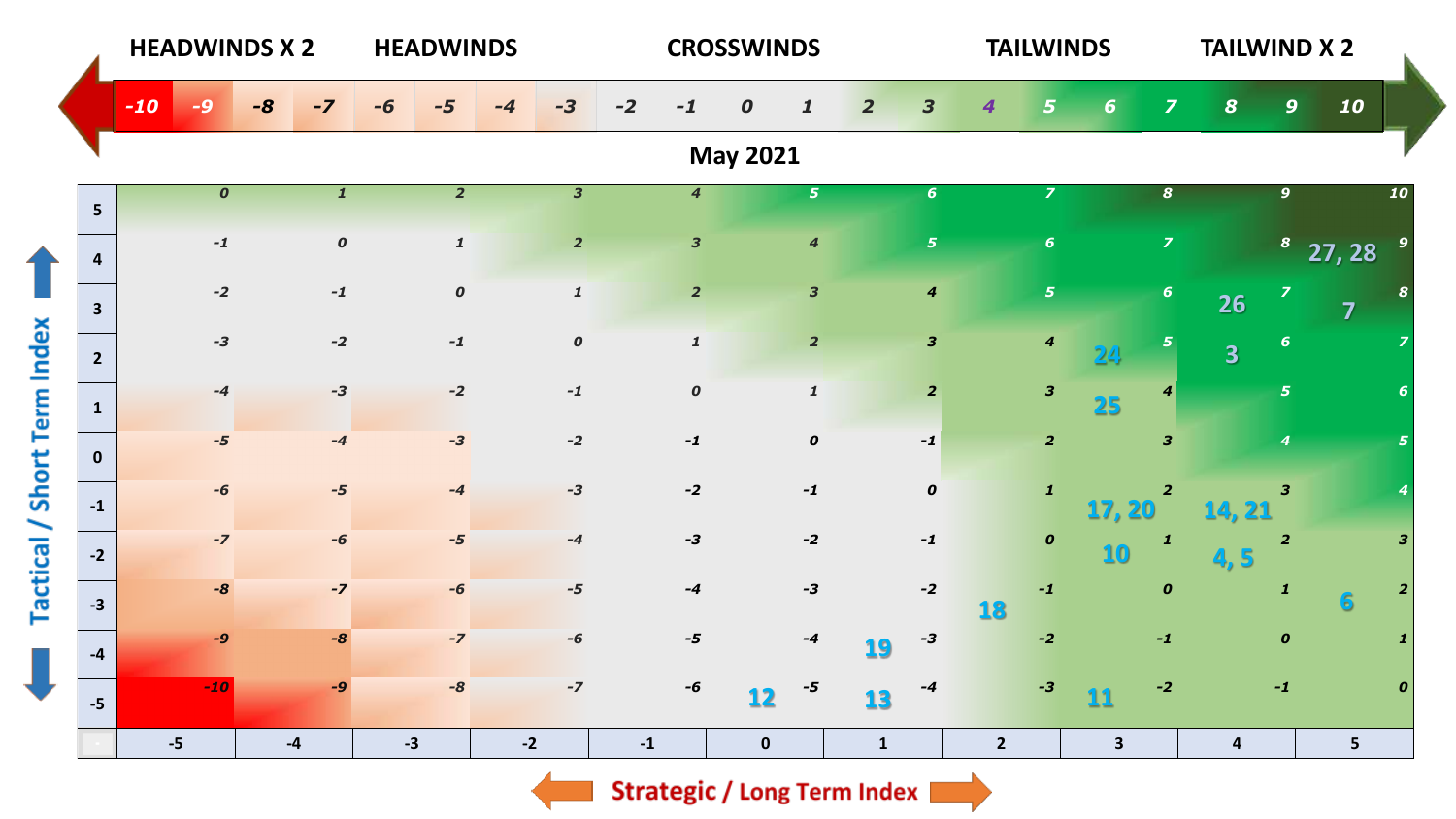|                             |                         | <b>HEADWINDS X 2</b> |      |                  | <b>HEADWINDS</b> |                         |               |                         | <b>CROSSWINDS</b> |                         |                |                         | <b>TAILWINDS</b> |                         |              |                  | <b>TAILWIND X 2</b>     |                         |    |          |
|-----------------------------|-------------------------|----------------------|------|------------------|------------------|-------------------------|---------------|-------------------------|-------------------|-------------------------|----------------|-------------------------|------------------|-------------------------|--------------|------------------|-------------------------|-------------------------|----|----------|
|                             |                         | $-10$<br>-9          | $-8$ | $-7$             | -6               | $-3$                    | $-2$          | $-1$                    | 0                 |                         | $\overline{2}$ | $\overline{\mathbf{3}}$ | 4                | 5                       | 6            | $\overline{z}$   | $\boldsymbol{s}$        | $\mathbf{9}$            | 10 |          |
|                             |                         |                      |      |                  |                  |                         |               |                         | <b>June 2021</b>  |                         |                |                         |                  |                         |              |                  |                         |                         |    |          |
|                             | 5 <sup>5</sup>          | $\boldsymbol{o}$     |      | $\mathbf{1}$     | $\overline{2}$   | $\overline{\mathbf{3}}$ |               | $\overline{4}$          |                   | 5 <sub>1</sub>          |                | $6\phantom{1}6$         |                  |                         | 1, 7         | 8                | $\overline{2,4,8,11}$   | $\mathbf{9}$            |    | 10       |
|                             | 4                       | $\mathbf{-1}$        |      | $\boldsymbol{o}$ | $\mathbf{1}$     | $\overline{2}$          |               | $\overline{\mathbf{3}}$ |                   | $\boldsymbol{4}$        |                | $\overline{5}$          |                  | $6\phantom{1}$          | 3, 9         | $\overline{z}$   | 10, 14                  | 8                       |    |          |
|                             | $\overline{\mathbf{3}}$ | $-2$                 |      | $-1$             | $\boldsymbol{o}$ | $\pmb{\mathit{1}}$      |               | $\overline{2}$          |                   | $\overline{\mathbf{3}}$ |                | $\boldsymbol{4}$        |                  | $\overline{5}$          |              | $6\phantom{a}$   |                         | $\overline{z}$          |    |          |
| Tactical / Short Term Index | $2^{\circ}$             | $-3$                 |      | $-2$             | $-1$             | $\pmb{o}$               |               | $\mathbf{1}$            |                   | $\overline{2}$          |                | $\mathbf{3}$            | 24, 25           | 4                       | <b>15</b>    | 5                |                         | 6 <sup>1</sup>          |    |          |
|                             | $\mathbf{1}$            | $-4$                 |      | $-3$             | $-2$             | $-1$                    |               | $\boldsymbol{o}$        |                   | $\pmb{\mathcal{I}}$     |                | $\overline{\mathbf{z}}$ | 23, 29           | $\overline{\mathbf{3}}$ |              | $\boldsymbol{4}$ |                         | 5 <sup>1</sup>          |    |          |
|                             | $\mathbf{0}$            | $-5$                 |      | $-4$             | $-3$             | $-2$                    |               | $-1$                    |                   | $\boldsymbol{o}$        |                | $-1$                    | 22, 30           | $\overline{\mathbf{c}}$ | 16           | $\mathbf{3}$     |                         | $\boldsymbol{4}$        |    |          |
|                             | $-1$                    | $-6$                 |      | $-5$             | $-4$             | $-3$                    |               | $-2$                    |                   | $-1$                    |                | $\pmb{o}$               | 17, 23           | $\mathbf{1}$            |              | $\overline{2}$   |                         | $\overline{\mathbf{3}}$ |    |          |
|                             | $-2$                    | $-7$                 |      | -6               | $-5$             | $-4$                    |               | $-3$                    |                   | $-2$                    | 21             | $-1$                    |                  | $\boldsymbol{0}$        |              | $\mathbf{1}$     |                         | $\overline{2}$          |    |          |
|                             | $-3$                    | $-8$                 |      | $-7$             | -6               | $-5$                    |               | $-4$                    |                   | $-3$                    |                | $-2$                    |                  | $-1$                    |              | $\boldsymbol{o}$ |                         | $\mathbf{1}$            |    |          |
| J                           | $-4$                    | $-9$                 |      | $-8$             | $-7$             | $-6$                    |               | -5                      |                   | $-4$                    |                | $-3$                    |                  | $-2$                    |              | $-1$             |                         | $\boldsymbol{o}$        |    |          |
|                             | $-5$                    | $-10$                |      | $-9$             | $-8$             | $-7$                    |               | $-6$                    |                   | $-5$                    | 18             | $-4$                    |                  | $-3$                    |              | $-2$             |                         | $-1$                    |    | $\Omega$ |
|                             |                         | $-5$                 | $-4$ |                  | $-3$             | $-2$                    | $\textbf{-1}$ |                         | $\pmb{0}$         |                         | $\mathbf{1}$   |                         | $\overline{2}$   |                         | $\mathbf{3}$ |                  | $\overline{\mathbf{4}}$ |                         | 5  |          |



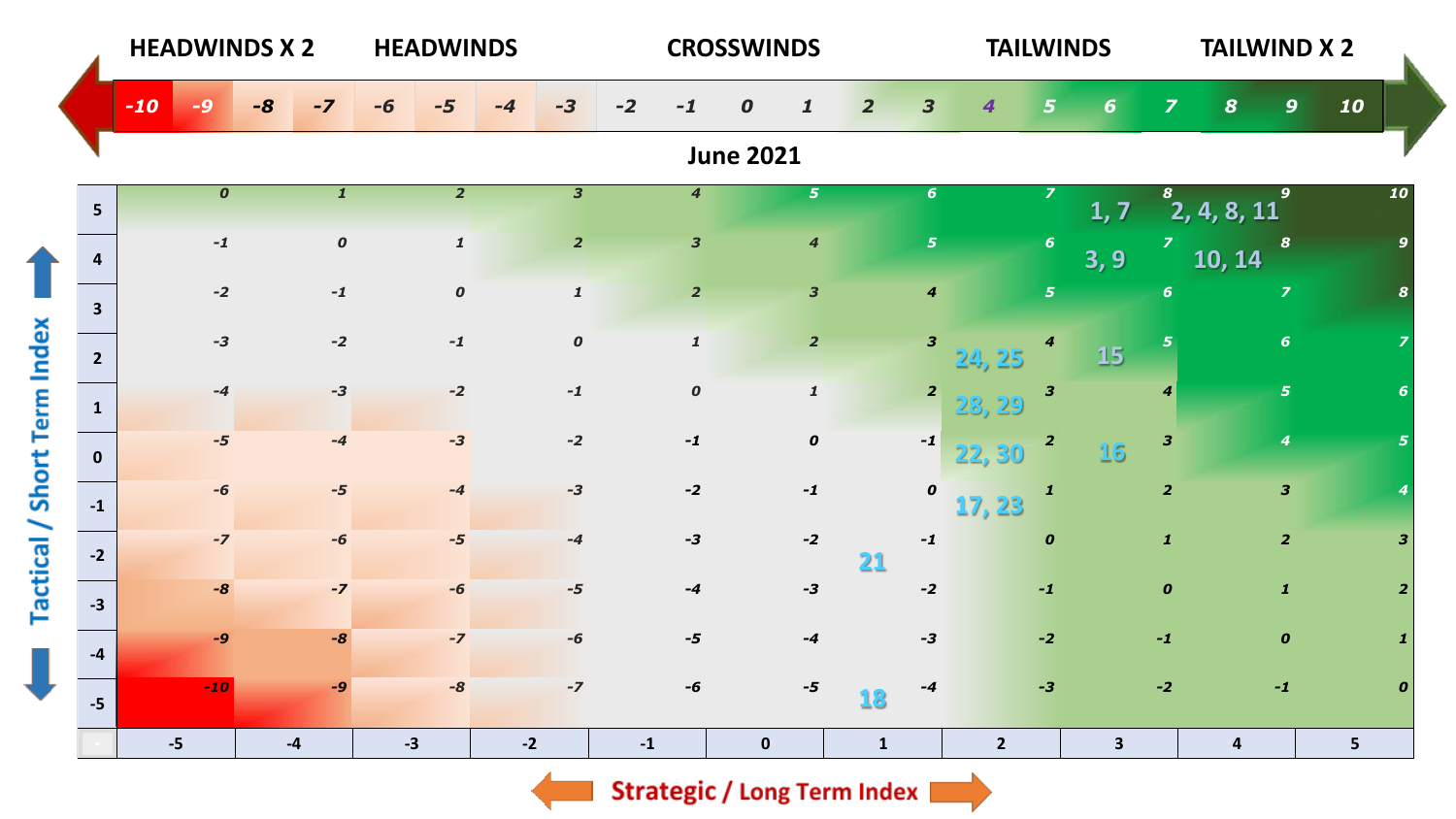|                                    |                | <b>HEADWINDS X 2</b> |               |                  | <b>HEADWINDS</b> |                  |      |                         |               |                         | <b>CROSSWINDS</b>   |                                           |                  |                |                         | <b>TAILWINDS</b>        |                         | <b>TAILWIND X 2</b>     |                  |                |                         |
|------------------------------------|----------------|----------------------|---------------|------------------|------------------|------------------|------|-------------------------|---------------|-------------------------|---------------------|-------------------------------------------|------------------|----------------|-------------------------|-------------------------|-------------------------|-------------------------|------------------|----------------|-------------------------|
|                                    |                | $-10$                | $-8$          |                  | -6               |                  |      | $-3$                    | $-2$<br>-1    |                         | 0<br>$\mathbf{1}$   | $\overline{\mathbf{3}}$<br>$\overline{2}$ |                  | 4              | 5                       | 6                       | $\overline{\mathbf{z}}$ | $\boldsymbol{8}$        | $\boldsymbol{9}$ | 10             |                         |
|                                    |                |                      |               |                  |                  |                  |      |                         |               |                         | <b>July 2021</b>    |                                           |                  |                |                         |                         |                         |                         |                  |                |                         |
|                                    | 5 <sup>5</sup> | $\boldsymbol{o}$     |               | $\mathbf{1}$     |                  | $\overline{2}$   |      | $\overline{\mathbf{3}}$ |               | $\overline{4}$          | 5 <sup>1</sup>      |                                           | $6\phantom{1}$   |                | $\overline{z}$          |                         | $\boldsymbol{s}$        | 29                      | 9 <sup>°</sup>   |                | 10                      |
|                                    | $\overline{a}$ | $\mathbf{-1}$        |               | $\boldsymbol{o}$ |                  | $\mathbf{1}$     |      | $\overline{2}$          |               | $\overline{\mathbf{3}}$ | $\boldsymbol{4}$    |                                           | $\overline{5}$   |                | 6                       |                         | $\overline{z}$          |                         | $\boldsymbol{s}$ |                | $\mathbf{q}$            |
|                                    | $\mathbf{3}$   | $-2$                 |               | $-1$             |                  | $\boldsymbol{o}$ |      | $\pmb{\mathcal{1}}$     |               | 2 <sup>1</sup>          | $\mathbf{3}$        |                                           | $\boldsymbol{4}$ |                | $\overline{\mathbf{5}}$ | 28, 30                  | $\boldsymbol{6}$        |                         | $\overline{z}$   |                |                         |
|                                    | $2^{\circ}$    | $-3$                 |               | $-2$             |                  | $-1$             |      | $\pmb{o}$               |               | $\mathbf{1}$            | $\overline{2}$      |                                           | $\mathbf{3}$     |                | $\boldsymbol{4}$        |                         | $\mathbf{5}$            | 2, 12                   | $6\phantom{1}6$  |                |                         |
|                                    | $\mathbf{1}$   | $-4$                 |               | $-3$             |                  | $-2$             |      | $\mathbf{-1}$           |               | $\boldsymbol{o}$        | $\pmb{\mathcal{I}}$ |                                           | $\overline{2}$   |                | $\overline{\mathbf{3}}$ | 27                      | $\vert$                 | <b>26</b><br>9          | $\overline{5}$   |                |                         |
|                                    | $\mathbf{0}$   | $-5$                 |               | $-4$             |                  | $-3$             |      | $-2$                    |               | $-1$                    | $\pmb{o}$           |                                           | $-1$             |                | $\overline{2}$          |                         | $\mathbf{3}$            | 6, 7,                   | 4                |                |                         |
| <b>Tactical / Short Term Index</b> | $-1$           | $-6$                 |               | $-5$             |                  | $-4$             |      | $-3$                    |               | $-2$                    | $-1$                |                                           | $\boldsymbol{o}$ |                | $\mathbf{1}$            | 8, 14, 21               | $\overline{2}$          | $22, 23$ <sub>3</sub>   |                  |                |                         |
|                                    | $-2$           | $-7$                 |               | $-6$             |                  | $-5$             |      | $-4$                    |               | $-3$                    | $-2$                |                                           | $-1$             |                | $\boldsymbol{o}$        |                         | 1                       |                         | $\overline{2}$   |                | $\overline{\mathbf{3}}$ |
|                                    | $-3$           | $-8$                 |               | $-7$             |                  | $-6$             |      | $-5$                    |               | $-4$                    | $-3$                | 20)                                       | $-2$             |                | $-1$                    | 15                      | $\boldsymbol{0}$        |                         | $\mathbf{1}$     |                | $\overline{2}$          |
|                                    | $-4$           | $-9$                 |               | $-8$             |                  | $-7$             |      | $-6$                    |               | $-5$                    | $-4$                |                                           | -3               |                | $-2$                    | <b>16</b>               | $-1$                    |                         | $\boldsymbol{o}$ |                |                         |
| J                                  | $-5$           | $-10$                |               | $-9$             |                  | $-8$             |      | $-7$                    |               | $-6$                    | -5<br>19            |                                           | $-4$             |                | $-3$                    |                         | $-2$                    |                         | $-1$             |                | $\boldsymbol{0}$        |
|                                    |                | $-5$                 | $\textbf{-4}$ |                  | $-3$             |                  | $-2$ |                         | $\mathbf{-1}$ |                         | $\mathbf 0$         | $\mathbf{1}$                              |                  | $\overline{2}$ |                         | $\overline{\mathbf{3}}$ |                         | $\overline{\mathbf{4}}$ |                  | 5 <sup>1</sup> |                         |

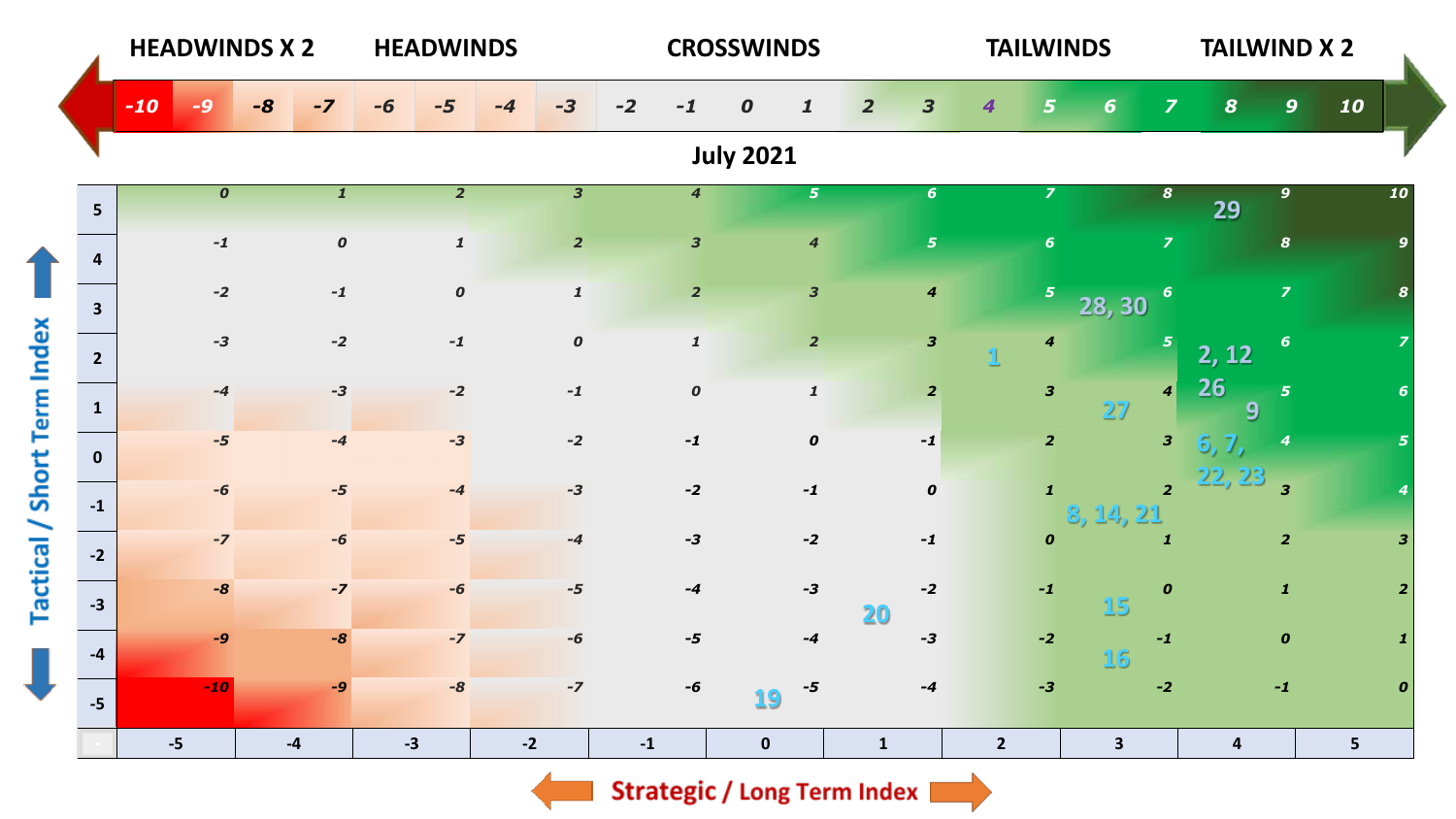|                             |                | <b>HEADWINDS X 2</b> |      |                  | <b>HEADWINDS</b> |                     |                         |               |                         | <b>CROSSWINDS</b>   |                         |                         |                | <b>TAILWINDS</b> |                         |                         | <b>TAILWIND X 2</b>                            |                  |                |                  |
|-----------------------------|----------------|----------------------|------|------------------|------------------|---------------------|-------------------------|---------------|-------------------------|---------------------|-------------------------|-------------------------|----------------|------------------|-------------------------|-------------------------|------------------------------------------------|------------------|----------------|------------------|
|                             |                | $-10$<br>-9          | $-8$ | -7               | -6               | -4                  | $-3$                    | $-2$<br>$-1$  |                         | 0<br>1              | $\overline{2}$          | $\overline{\mathbf{3}}$ | 4              | 5                | 6                       | $\overline{\mathbf{z}}$ | $\boldsymbol{8}$                               | 9 <sup>°</sup>   | 10             |                  |
|                             |                |                      |      |                  |                  |                     |                         |               |                         | August 2021         |                         |                         |                |                  |                         |                         |                                                |                  |                |                  |
|                             | 5 <sup>5</sup> | $\boldsymbol{o}$     |      | $\mathbf{1}$     |                  | $\overline{2}$      | $\overline{\mathbf{3}}$ |               | $\overline{\mathbf{4}}$ |                     | $\mathbf{5}$            | $6\phantom{1}6$         |                | $\overline{z}$   | 31                      |                         | $8\,$ 6, 11, 12, $9\,$                         |                  |                | 10               |
|                             | $\overline{a}$ | $-1$                 |      | $\boldsymbol{o}$ |                  | $\pmb{\mathcal{1}}$ | $\overline{2}$          |               | $\overline{\mathbf{3}}$ |                     | $\boldsymbol{4}$        | $\sqrt{5}$              |                | 6 <sup>1</sup>   | 9                       |                         | $\frac{1}{7}$ 25, 27, 30 <sub>8</sub><br>5, 13 |                  |                |                  |
|                             | $\mathbf{3}$   | $-2$                 |      | $-1$             |                  | $\boldsymbol{o}$    | $\pmb{\mathcal{1}}$     |               | $\overline{2}$          |                     | $\overline{\mathbf{3}}$ | $\overline{\mathbf{4}}$ |                | 5 <sup>1</sup>   |                         | 6 <sup>1</sup>          | 3, 10, 16                                      | $\overline{z}$   |                |                  |
|                             | $2^{\circ}$    | $-3$                 |      | $-2$             |                  | $-1$                | $\pmb{o}$               |               | $\mathbf{1}$            |                     | $\overline{2}$          | $\overline{\mathbf{3}}$ | 26             | 4                | $\overline{4}$          | $\overline{5}$          | 24                                             | 6                |                |                  |
|                             | $\mathbf{1}$   | $-4$                 |      | $-3$             |                  | $-2$                | $\mathbf{-1}$           |               | $\boldsymbol{o}$        | $\pmb{\mathcal{I}}$ |                         | $\overline{2}$          |                | $\mathbf{3}$     | $\overline{2}$          | 4                       |                                                | $\overline{5}$   |                |                  |
|                             | $\mathbf{0}$   | $-5$                 |      | $-4$             |                  | $-3$                | $-2$                    |               | $-1$                    |                     | $\pmb{o}$<br>23         | $\mathbf{1}$            |                | $\overline{2}$   |                         | $\overline{\mathbf{3}}$ |                                                | $\boldsymbol{4}$ |                |                  |
| Tactical / Short Term Index | $-1$           | $-6$                 |      | $-5$             |                  | $-4$                | $-3$                    |               | $-2$                    | $-1$                |                         | $\boldsymbol{o}$        |                | $\mathbf{1}$     |                         | $\overline{2}$          |                                                | $\mathbf{3}$     |                |                  |
|                             | $-2$           | $-7$                 |      | -6               |                  | $-5$                | $-4$                    |               | $-3$                    | $-2$<br>20          |                         | $\mathbf{-1}$           |                | $\boldsymbol{o}$ | 17                      | $\mathbf{1}$            |                                                | $\overline{2}$   |                | 3                |
|                             | $-3$           | $-8$                 |      | $-7$             |                  | $-6$                | $-5$                    |               | $-4$                    | $-3$                |                         | $-2$                    |                | $-1$             |                         | $\boldsymbol{o}$        |                                                | $\boldsymbol{1}$ |                | $\overline{2}$   |
|                             | $-4$           | $-9$                 |      | -8               |                  | $-7$                | -6                      |               | $-5$                    | $-4$                | 18                      | $-3$                    |                | $-2$             |                         | $-1$                    |                                                | $\boldsymbol{o}$ |                |                  |
| J                           | $-5$           | $-10$                |      | $-9$             |                  | $-8$                | $-7$                    |               | $-6$                    | $-5$                | 19                      | $-4$                    |                | $-3$             |                         | $-2$                    |                                                | $-1$             |                | $\boldsymbol{0}$ |
|                             |                | $-5$                 | $-4$ |                  | $-3$             |                     | $-2$                    | $\mathbf{-1}$ |                         | $\mathbf 0$         | $\mathbf{1}$            |                         | $\overline{2}$ |                  | $\overline{\mathbf{3}}$ |                         | $\overline{\mathbf{4}}$                        |                  | 5 <sup>5</sup> |                  |

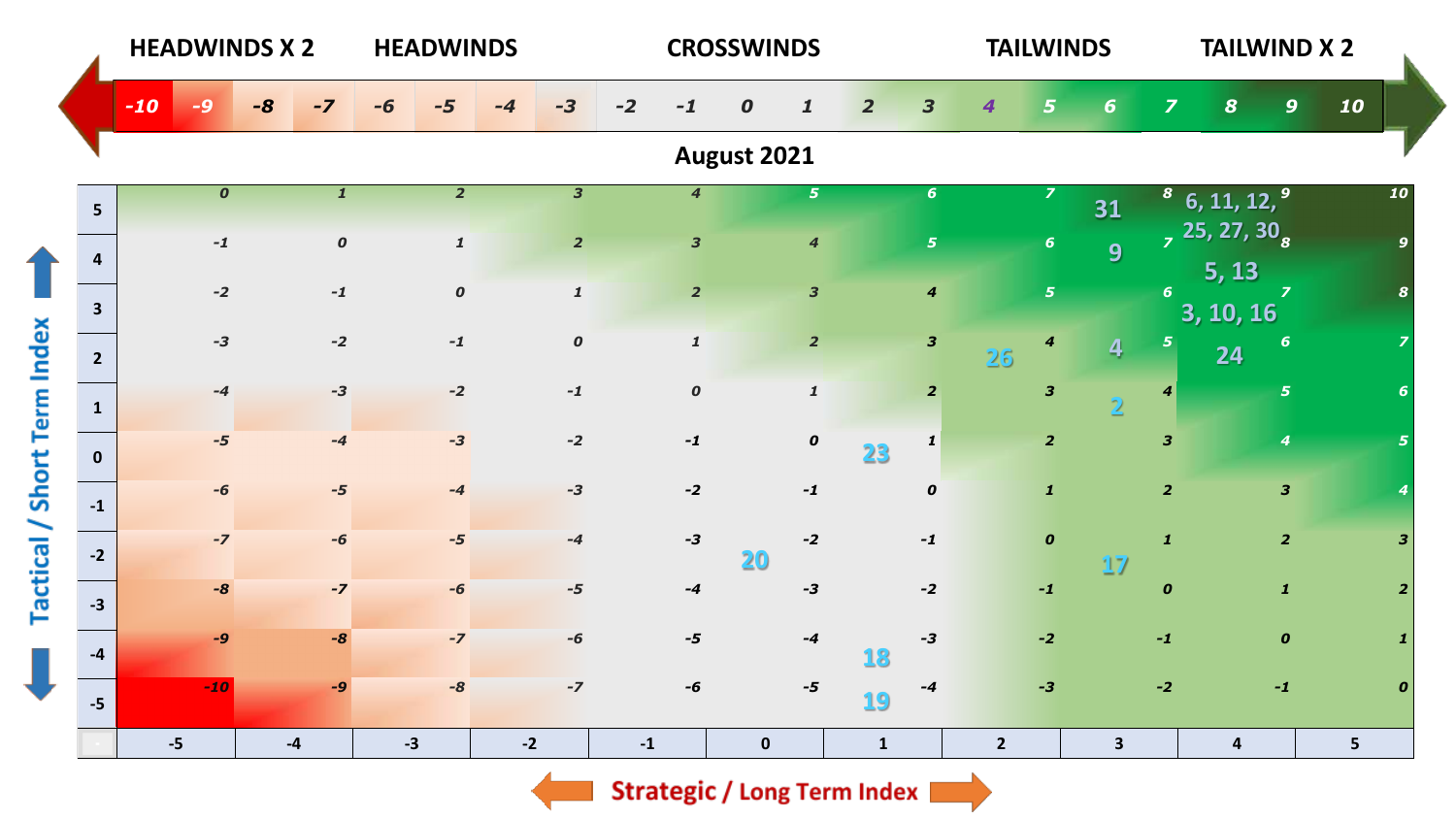|                             |                         | <b>HEADWINDS X 2</b> |                  | <b>HEADWINDS</b>    |                         |                         | <b>CROSSWINDS</b>     |                                           | <b>TAILWINDS</b>                  |                              | <b>TAILWIND X 2</b>              |                         |
|-----------------------------|-------------------------|----------------------|------------------|---------------------|-------------------------|-------------------------|-----------------------|-------------------------------------------|-----------------------------------|------------------------------|----------------------------------|-------------------------|
|                             |                         | $-10$<br>-9          | $-8$<br>$-7$     |                     | -3                      | $-2$<br>-1              | $\boldsymbol{o}$<br>1 | $\overline{\mathbf{3}}$<br>$\overline{2}$ | 4<br>5                            | $\overline{\mathbf{z}}$<br>6 | $\boldsymbol{8}$<br>$\mathbf{9}$ | 10                      |
|                             |                         |                      |                  |                     |                         |                         | September 2021        |                                           |                                   |                              |                                  |                         |
|                             | 5 <sup>5</sup>          | $\boldsymbol{o}$     | $\mathbf{1}$     | $\overline{2}$      | $\overline{\mathbf{3}}$ | $\overline{4}$          | 5 <sup>5</sup>        | $6\phantom{1}$                            | $\overline{z}$                    | 8                            | 9 <sup>°</sup>                   | 10                      |
|                             | $\overline{4}$          | $\mathbf{-1}$        | $\boldsymbol{o}$ | $\pmb{\mathcal{I}}$ | $\overline{2}$          | $\overline{\mathbf{3}}$ | $\boldsymbol{4}$      | $\overline{\mathbf{5}}$                   | $6\phantom{1}6$                   | $\mathbf{Z}$                 | $\boldsymbol{s}$<br>1, 3         | $\mathbf{Q}$            |
|                             | $\overline{\mathbf{3}}$ | $-2$                 | $-1$             | $\pmb{o}$           | $\pmb{\mathcal{1}}$     | $\overline{2}$          | $\mathbf{3}$          | $\boldsymbol{4}$<br>27                    | $\overline{5}$                    | $\boldsymbol{6}$<br>7        | $\overline{z}$                   |                         |
|                             | $2^{\circ}$             | $-3$                 | $-2$             | $-1$                | $\pmb{o}$               | $\mathbf{1}$            | $\overline{2}$        | $\overline{\mathbf{3}}$                   | $\boldsymbol{4}$                  | 5                            | 6 <sup>1</sup>                   |                         |
|                             | $\mathbf{1}$            | $-4$                 | $-3$             | $-2$                | $\mathbf{-1}$           | $\boldsymbol{o}$        | $\pmb{\mathcal{I}}$   | $\overline{2}$                            | $\overline{\mathbf{3}}$<br>23, 24 | $\vert 4 \vert$              | 5 <sup>1</sup>                   | 6                       |
|                             | $\mathbf{0}$            | $-5$                 | $-4$             | $-3$                | $-2$                    | $-1$                    | $\pmb{o}$             | $\mathbf{1}$                              | $\overline{2}$                    | $\overline{\mathbf{3}}$      | $\overline{\boldsymbol{4}}$      | 5                       |
| Tactical / Short Term Index | $-1$                    | $-6$                 | $-5$             | $-4$                | $-3$                    | $-2$                    | $-1$                  | $\pmb{o}$                                 | $\mathbf{1}$                      | 2 <sup>1</sup>               | $\mathbf{3}$                     |                         |
|                             | $-2$                    | $-7$                 | -6               | $-5$                | -4<br>29                | $-3$                    | $-2$                  | $-1$                                      | $\boldsymbol{o}$                  | $\mathbf{1}$<br>3, 15, 16    | $\overline{2}$                   | $\overline{\mathbf{3}}$ |
|                             | $-3$                    | $-8$                 | $-7$             | $-6$                | $-5$<br>22              | $-4$                    | $-3$                  | $-2$                                      | $\textbf{-1}$                     | $\boldsymbol{o}$<br>9,13     | $\mathbf{1}$                     | $\overline{2}$          |
|                             | $-4$                    | $-9$                 | $-8$             | $-7$                | -6<br>21                | $-5$                    | $-4$                  | $-3$                                      | $-2$                              | $-1$                         | $\boldsymbol{0}$                 |                         |
| J                           | $-5$                    | $-10$                | $-9$             | $-8$<br>20, 30      | $-7$<br>28              | -6                      | $-5$                  | -4<br>17                                  | $-3$<br>14                        | $-2$<br>10                   | $-1$                             | $\boldsymbol{0}$        |
|                             |                         | $-5$                 | $\textbf{-4}$    | $-3$                | $-2$                    | $-1$                    | $\pmb{0}$             | $\mathbf{1}$                              | $2^{\circ}$                       | $\mathbf{3}$                 | $\overline{\mathbf{4}}$          | 5                       |

 $\Rightarrow$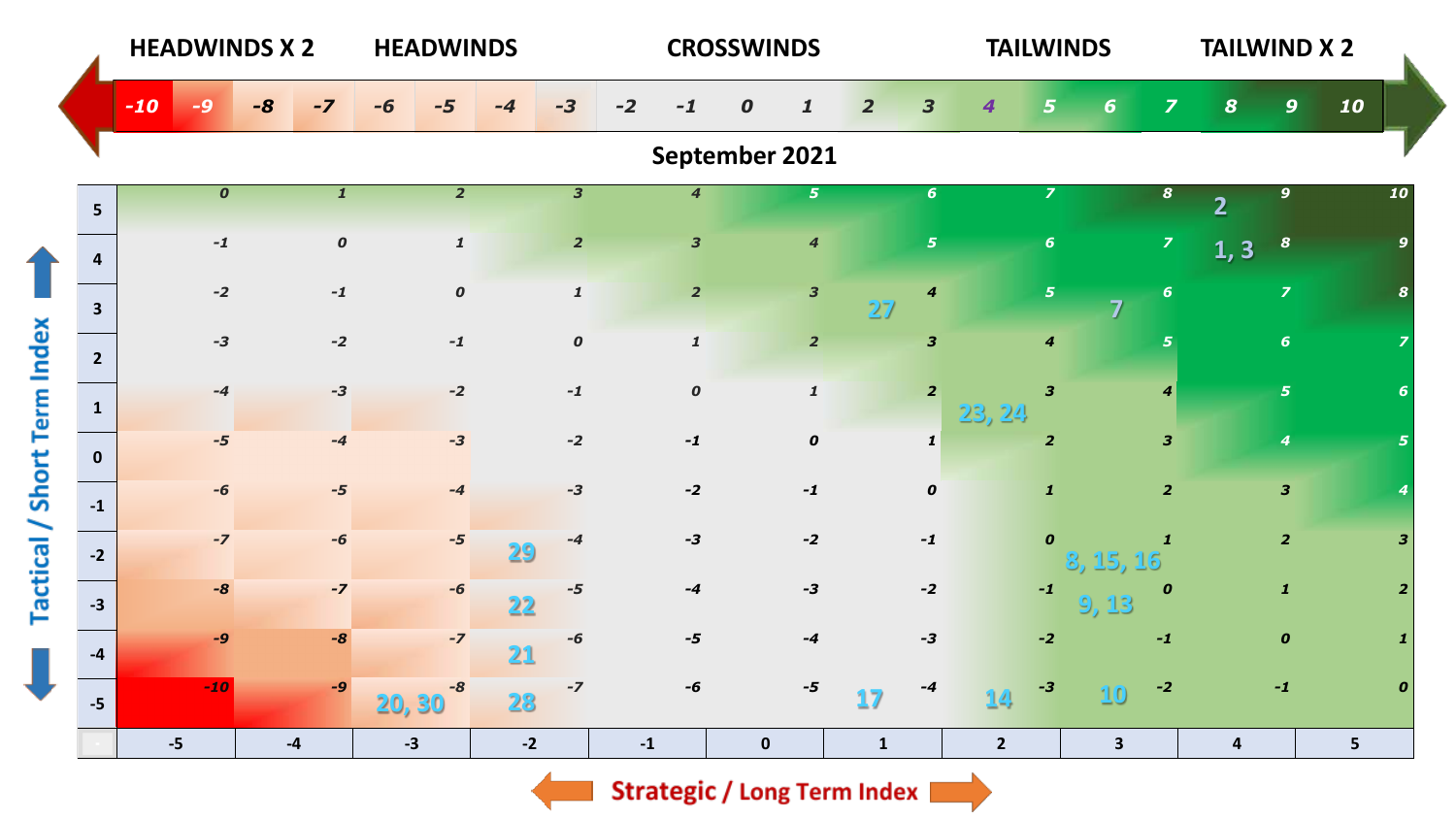|                             |                         | <b>HEADWINDS X 2</b> |              | <b>HEADWINDS</b>                 |                         |                                 | <b>CROSSWINDS</b>        |                                           | <b>TAILWINDS</b>        |                         | <b>TAILWIND X 2</b>                                           |                  |
|-----------------------------|-------------------------|----------------------|--------------|----------------------------------|-------------------------|---------------------------------|--------------------------|-------------------------------------------|-------------------------|-------------------------|---------------------------------------------------------------|------------------|
|                             |                         | $-10$<br>-9          | $-8$<br>$-7$ |                                  | $-3$                    | $-2$<br>$-1$                    | 0                        | $\overline{\mathbf{3}}$<br>$\overline{2}$ | 4<br>5                  | 6                       | 9 <sup>°</sup><br>$\overline{\mathbf{z}}$<br>$\boldsymbol{8}$ | 10               |
|                             |                         |                      |              |                                  |                         |                                 | October 2021             |                                           |                         |                         |                                                               |                  |
|                             | 5 <sup>5</sup>          | $\boldsymbol{o}$     |              | $\overline{2}$<br>$\mathbf{1}$   | $\overline{\mathbf{3}}$ | $\overline{4}$                  | $\mathbf{5}$             | $6\phantom{1}$                            | $\overline{z}$          | 14                      | $8^{8}$ 15, 18, 19 $9^{9}$                                    | 10               |
|                             | $\overline{a}$          | $-1$                 |              | $\boldsymbol{o}$<br>$\mathbf{1}$ | $\overline{2}$          | $\overline{\mathbf{3}}$         | $\boldsymbol{4}$<br>7,13 | 5 <sub>5</sub>                            | $6\phantom{1}$          |                         | $, 20, 21, 25$ <sub>8</sub>                                   |                  |
|                             | $\overline{\mathbf{3}}$ | $-2$                 | $-1$         | $\boldsymbol{o}$                 | $\pmb{\mathcal{1}}$     | $\overline{2}$                  | $\overline{\mathbf{3}}$  | $\boldsymbol{4}$                          | 5 <sup>1</sup>          | <b>22</b>               | $\frac{1}{6}$ 26, 28, 29                                      |                  |
| Tactical / Short Term Index | $2^{\circ}$             | $-3$                 | $-2$         | $-1$                             | $\pmb{o}$               | $\mathbf{1}$<br>11              | $\overline{2}$           | $\mathbf{3}$                              | $\boldsymbol{4}$        | 5<br>27                 | 6 <sup>1</sup>                                                |                  |
|                             | $\mathbf{1}$            | $-4$                 | $-3$         | $-2$                             | $\mathbf{-1}$           | $\boldsymbol{o}$                | $\mathbf{1}$<br>12       | $\overline{2}$                            | $\overline{\mathbf{3}}$ |                         | $\overline{5}$<br>$\boldsymbol{4}$                            |                  |
|                             | $\mathbf{0}$            | $-5$                 | $-4$         | $-3$                             | $-2$                    | $-1$                            | $\pmb{o}$                | $\mathbf{1}$                              | $\overline{2}$          |                         | $\overline{\mathbf{3}}$<br>$\boldsymbol{4}$                   |                  |
|                             | $-1$                    | $-6$                 | $-5$         | $-4$                             | $-3$                    | $-2$<br>1, 5,<br>$\ddot{\circ}$ | $-1$                     | $\boldsymbol{o}$                          | $\mathbf{1}$            |                         | $\overline{\mathbf{3}}$<br>$\overline{2}$                     |                  |
|                             | $-2$                    | $-7$                 | $-6$         | $-5$                             | $-4$                    | $-3$                            | $-2$                     | $-1$                                      | $\boldsymbol{o}$        |                         | $\overline{2}$<br>$\mathbf{1}$                                | 3                |
|                             | $-3$                    | $-8$                 | $-7$         | -6                               | $-5$                    | $-4$                            | $-3$                     | $-2$                                      | $-1$                    |                         | $\mathbf{1}$<br>$\boldsymbol{o}$                              |                  |
| J                           | $-4$                    | $-9$                 | $-8$         | $-7$                             | -6                      | $-5$                            | $-4$                     | $-3$                                      | $-2$                    | $-1$                    | $\boldsymbol{o}$                                              |                  |
|                             | $-5$                    | $-10$                | $-9$         | $-8$                             | $-7$                    | $-6$                            | $-5$                     | $-4$                                      | $-3$                    | $-2$                    | $-1$                                                          | $\boldsymbol{0}$ |
|                             |                         | $-5$                 | $-4$         | $-3$                             | $-2$                    | $\textbf{-1}$                   | $\mathbf 0$              | $\mathbf{1}$                              | $\overline{2}$          | $\overline{\mathbf{3}}$ | $\overline{\mathbf{4}}$                                       | 5 <sup>1</sup>   |

 $\blacksquare$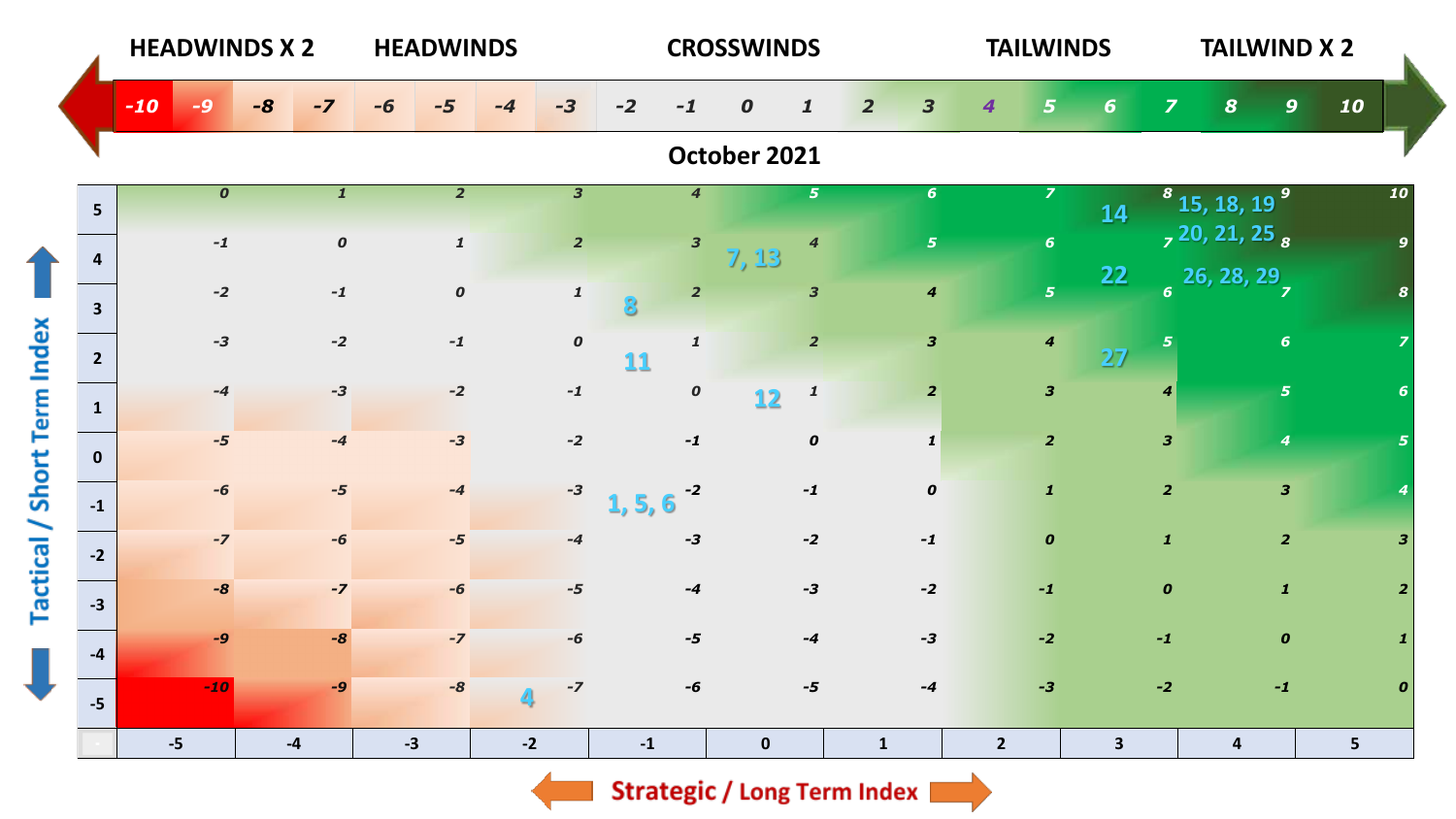|                  |                         |       |                  | <b>HEADWINDS X 2</b> |                  |      | <b>HEADWINDS</b> |      |                         |            |                         | <b>CROSSWINDS</b>                |                |                  |             | <b>TAILWINDS</b>        |              |                         | <b>TAILWIND X 2</b>     |                         |                     |                  |
|------------------|-------------------------|-------|------------------|----------------------|------------------|------|------------------|------|-------------------------|------------|-------------------------|----------------------------------|----------------|------------------|-------------|-------------------------|--------------|-------------------------|-------------------------|-------------------------|---------------------|------------------|
|                  |                         | $-10$ |                  | $-8$                 | $-7$             |      | -5               |      | $-3$                    | $-2$<br>-1 |                         | $\boldsymbol{o}$<br>$\mathbf{1}$ | $\overline{2}$ | 3                | 4           |                         | 6            | $\overline{\mathbf{z}}$ | 8                       | 9                       | 10                  |                  |
|                  |                         |       |                  |                      |                  |      |                  |      |                         |            |                         | November 2021                    |                |                  |             |                         |              |                         |                         |                         |                     |                  |
|                  | $5\overline{5}$         |       | $\boldsymbol{o}$ |                      | $\mathbf{1}$     |      | $\overline{2}$   |      | $\overline{\mathbf{3}}$ |            | $\overline{4}$          | 5 <sup>1</sup>                   |                | 6 <sup>1</sup>   |             | $\overline{z}$          |              | $\boldsymbol{8}$        | 1, 3                    | 9 <sup>°</sup>          | 4,5                 | 10               |
|                  | 4                       |       | $\mathbf{-1}$    |                      | $\boldsymbol{o}$ |      | $\mathbf{1}$     |      | $\overline{2}$          |            | $\overline{\mathbf{3}}$ | $\boldsymbol{4}$                 |                | $\overline{5}$   |             | $6\phantom{1}6$         | 2            | $\overline{z}$          | 9                       | $\boldsymbol{s}$        | 8                   |                  |
|                  | $\overline{\mathbf{3}}$ |       | $-2$             |                      | $-1$             |      | $\boldsymbol{o}$ |      | $\mathbf{1}$            |            | $\overline{2}$          | $\overline{\mathbf{3}}$          |                | $\boldsymbol{4}$ |             | 5 <sub>5</sub>          |              | $6\phantom{1}$          |                         | $\overline{z}$          | <b>12</b>           |                  |
|                  | $\overline{2}$          |       | $-3$             |                      | $-2$             |      | $-1$             |      | $\boldsymbol{o}$        |            | $\mathbf{1}$            | $\overline{2}$                   |                | $\mathbf{3}$     |             | $\boldsymbol{4}$        |              | $\overline{\mathbf{5}}$ | <b>10</b>               | 6 <sup>1</sup>          | $\overline{11, 15}$ |                  |
|                  | $\mathbf{1}$            |       | $-4$             |                      | $-3$             |      | $-2$             |      | $-1$                    |            | $\boldsymbol{o}$        | $\pmb{\mathit{1}}$               |                | $\overline{2}$   |             | $\overline{\mathbf{3}}$ |              | $\boldsymbol{4}$        |                         | $\overline{5}$          |                     | -6               |
|                  | $\mathbf{0}$            |       | $-5$             |                      | $-4$             |      | $-3$             |      | $-2$                    | $-1$       |                         | $\pmb{o}$                        |                | $\mathbf{1}$     |             | $\overline{2}$          |              | $\overline{\mathbf{3}}$ |                         | $\boldsymbol{4}$        |                     | 16 <sub>5</sub>  |
| Short Term Index | $-1$                    |       | $-6$             |                      | $-5$             |      | $-4$             |      | $-3$                    | $-2$       |                         | $-1$                             |                | $\boldsymbol{o}$ |             | $\mathbf{1}$            |              | $\overline{2}$          |                         | $\overline{\mathbf{3}}$ |                     |                  |
|                  |                         |       | $-7$             |                      | $-6$             |      | $-5$             |      | $-4$                    | $-3$       |                         | $-2$                             |                | $-1$             |             | $\boldsymbol{o}$        |              | $\mathbf{1}$            | 17, 18                  | $\overline{2}$          |                     |                  |
| Tactical /       | $-2$                    |       | $-8$             |                      | $-7$             |      | $-6$             |      | $-5$                    | $-4$       |                         | $-3$                             |                | $-2$             |             | $-1$                    | 19           | $\boldsymbol{o}$        |                         | $\mathbf{1}$            |                     |                  |
|                  | $-3$                    |       | $-9$             |                      | $-8$             |      | $-7$             |      | $-6$                    | $-5$       |                         | $-4$                             | 29             | $-3$             | 22          | $-2$                    | 24           | $-1$                    |                         | $\boldsymbol{o}$        |                     |                  |
|                  | $-4$                    |       | $-10$            |                      | $-9$             |      | $-8$             |      | $-7$                    | -6         |                         | $-5$                             |                | -4               | 23          | $-3$                    |              | $-2$                    |                         | $-1$                    |                     | $\boldsymbol{0}$ |
|                  | $-5$                    |       |                  |                      |                  |      |                  |      |                         | 30         |                         |                                  | 26             |                  |             |                         |              |                         |                         |                         |                     |                  |
|                  |                         | $-5$  |                  |                      | $-4$             | $-3$ |                  | $-2$ |                         | $-1$       |                         | $\mathbf 0$                      | $\mathbf{1}$   |                  | $2^{\circ}$ |                         | $\mathbf{3}$ |                         | $\overline{\mathbf{4}}$ |                         | 5 <sup>1</sup>      |                  |